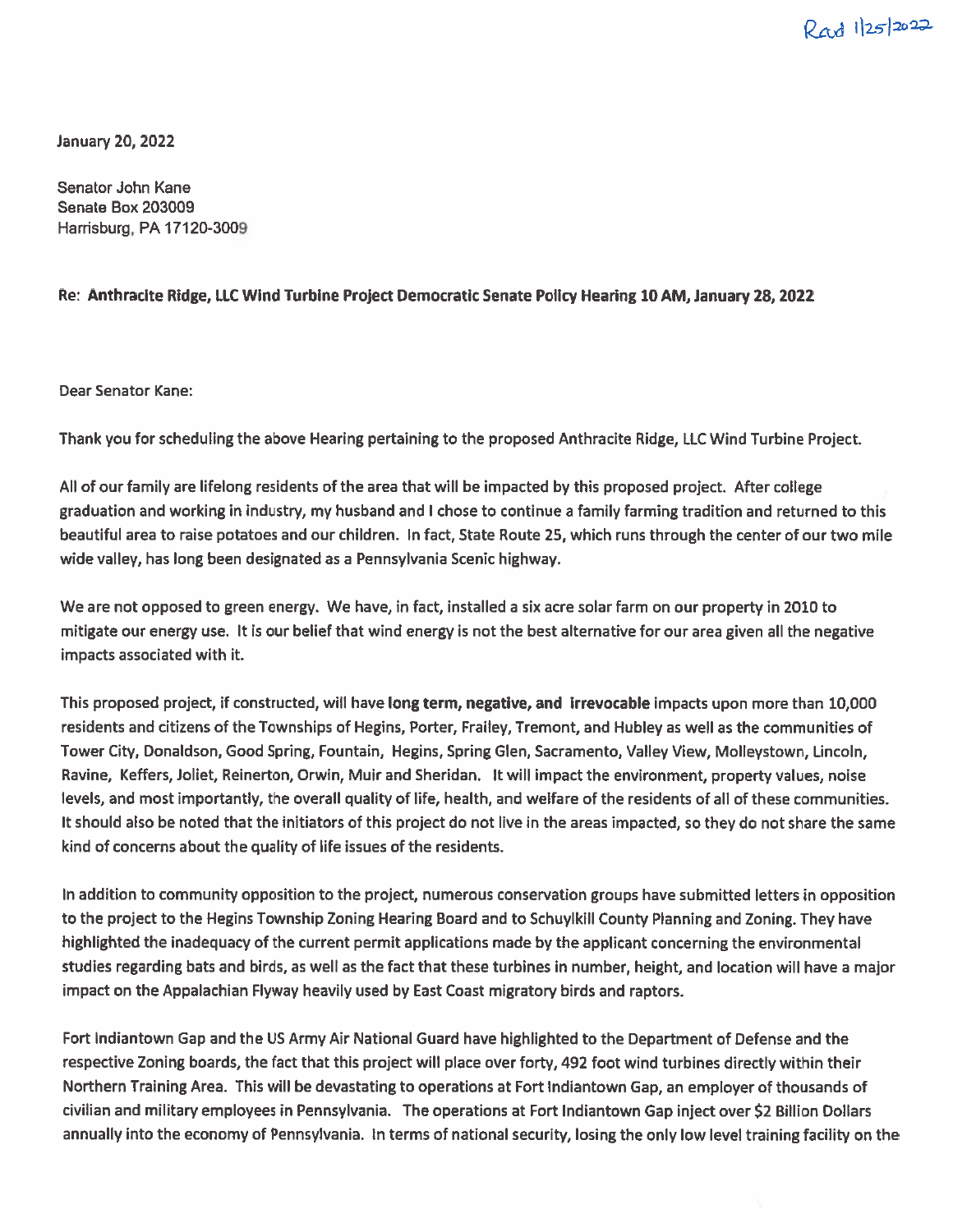east coast of America is <sup>a</sup> major logistical concern. To date, after more than <sup>a</sup> two year effort, the wind company has not been able to mitigate the impacts of this project on Fort Indiantown Gap, and they remain opposed to the project

Schuylkill County Airport (Joe Zerbe), <sup>a</sup> growing airport which supports the industries along the 1-81 Corridor, is also adamantly opposed to this project due the irrevocable impacts on its airspace and operations. This airport has been vital to the Highridge Industrial Park in attracting and keeping industry and providing jobs for workers in Schuylkill County.

I urge you to use your forum to discuss these issues with those in attendance. I believe after <sup>a</sup> thorough consideration of these detrimental impacts, you and your Policy Group will come to the conclusion, that the location, size, height, of this proposed project is not beneficial to the State of Pennsylvania, its citizens, and its environs. I hope you will do what you can to oppose its construction.

Respectfully Submitted,

Lelen E. Masser

Helen Masser 19 Spud Lane P0 Box 210 Sacramento PA 17968 717 682 9304